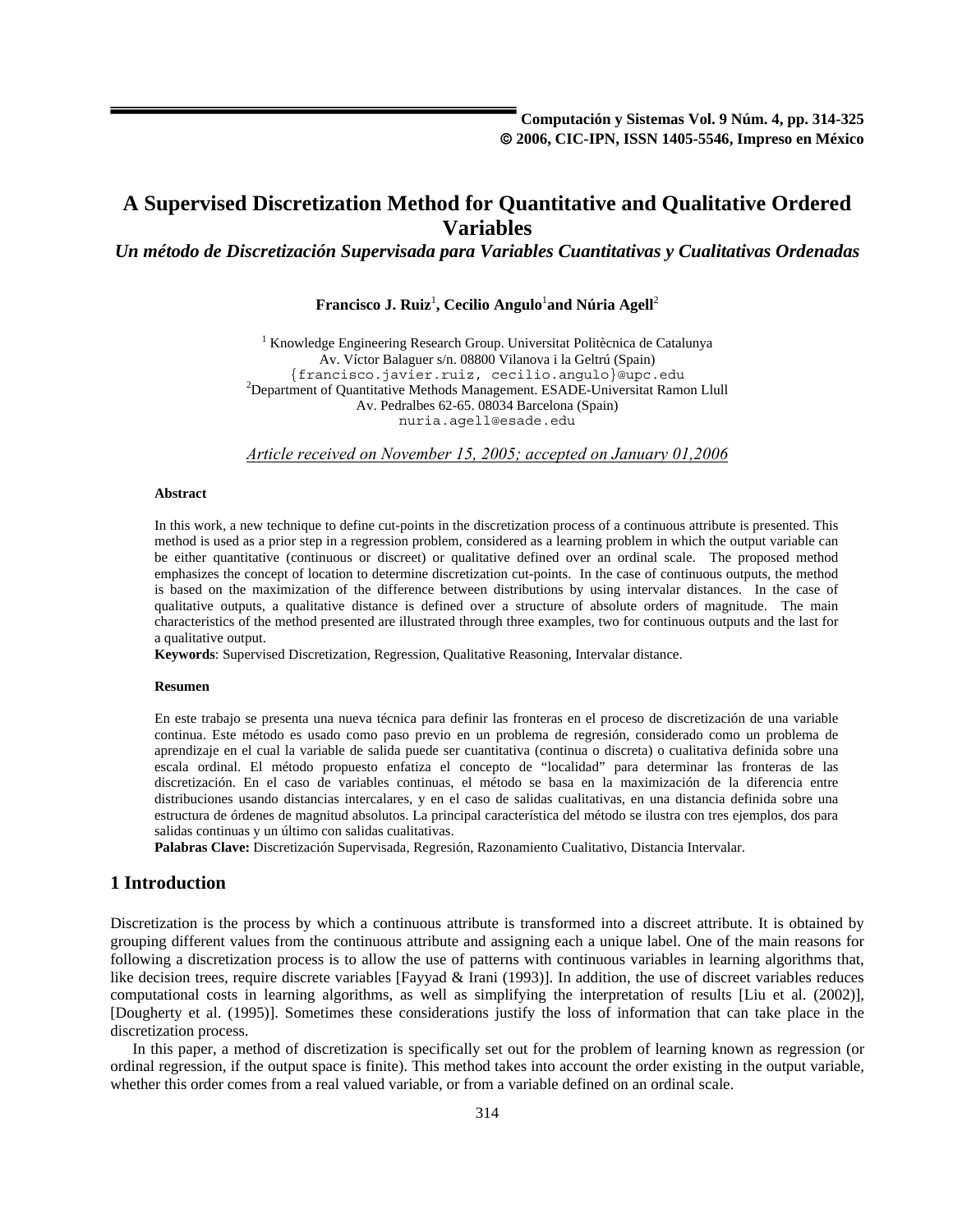The new method is inspired by the idea of location, obtained through a distance. If the exit is continuous, the distance will be defined by a supervised kernel function [Agell et al. (2004b)] and the method will be specially adapted when it is used jointly with a learning process based on this type of kernel function. However, if the ordered output is based on orders of magnitude space, a distance based on the idea of location function proposed in [Rovira et al (2004)] will be used.

The traditional methods of discretization can be classified as bottom-up, that is to say, they have an incremental search for borders, or top-down, decreasing an initial set of borders of high cardinality. Unlike previous methods, this new method, finds the cut-points of the discretization in one single step, which drastically improves the computational speed with respect to others. In addition, the number of intervals does not have to be previously defined by the user, as in the stopping conditions of iterative algorithms. This algorithm will only depend on the nature of the handled data and the concept of the border location, which can be considered as a measurement of the border quality.

From the location concept, it is inferred that the effectiveness of a cut-point depends on the length of the intervals that this point separates. A cut-point can be a good fit for intervals of short length but not for intervals of greater length, in the same way that a geographic border can be a good fit for separate regions but not for separate countries.

In the following section, the state-of-the-art of classic discretization methods is briefly introduced, and the motivation of the present methodology is given. Then the distances that the proposed method uses are defined and described. In section four, the method of discretization is explained, based on the previously defined distances. Next, the main characteristics of the method presented are illustrated with three examples. Finally, the conclusions and indications for future works are given.

### **2 Discretization**

Discretization has to be considered as a prior stage in the global process of inductive learning. This stage can be conducted directly by an expert, or automatically by means of a suitable methodology. In any event, the discretization process entails an implicit knowledge of the data. This knowledge is explicitly introduced into the learning process when considering experts' opinion, or implicitly extracted from data when discretization is done automatically.

The existing methods of discretization can be classified into two main categories: supervised and not supervised. Supervised methods do not consider the class to which the training patterns belong. Among these, the most significant are: the equal width intervals method, and the equal frequency intervals method [Dougherty et al. (1995)]. These methods are very simple to implement, and have a low computational cost; on the other hand, the results obtained are not very satisfactory in most cases.

Nevertheless, supervised methods consider the interdependence between the variable to be discretized and the class to which the patterns belong.

Some representative methods in this category are based on the entropy concept, such as D2 [Catlett (1991)] and MDLP [Fayyad & Irani (1993)], which optimizes a measurement of the entropy on the discretization considered. On the other hand, some techniques use statistical methods such as test or classical clustering techniques, ChiMerge [Kerber 1992], Chi2 and ConMerge [Wang & Liu (1998)]. Finally, other methods are based on the mutual information measure between class and variable, for example Zeta [Ho et al. (1997)], CADD [Ching et al. (1995)], CAIR [Wong & Liu (1975)], and CAIM [Kurgan & Cios (2004)].

Regarding the way the interval cut-points are obtained, discretization methods can also be considered as top-down or bottom-up methods.

The former begin with an empty list of cut-points that is increased iteratively. To this type belongs, for instance, the CAIM method. Nevertheless, the second group of methods begins with the complete list of variable values as possible cut-points, which are eliminated by joining the corresponding intervals. This is how the ChiMerge method operates.

In pattern recognition problems, the discretization methods used are mainly based on the maximization or minimization of a coefficient. This coefficient depends exclusively on the contingency table (joint frequencies table) defined from the discrete output and input variables.

In these methods, the order existing in the output variable is never considered. However, they take advantage of the fact that values of the patterns in the same interval belong to the same class. This paper considers that when information related to the ordering of the output variable exists, it must be regarded as a crucial point for improving the discretization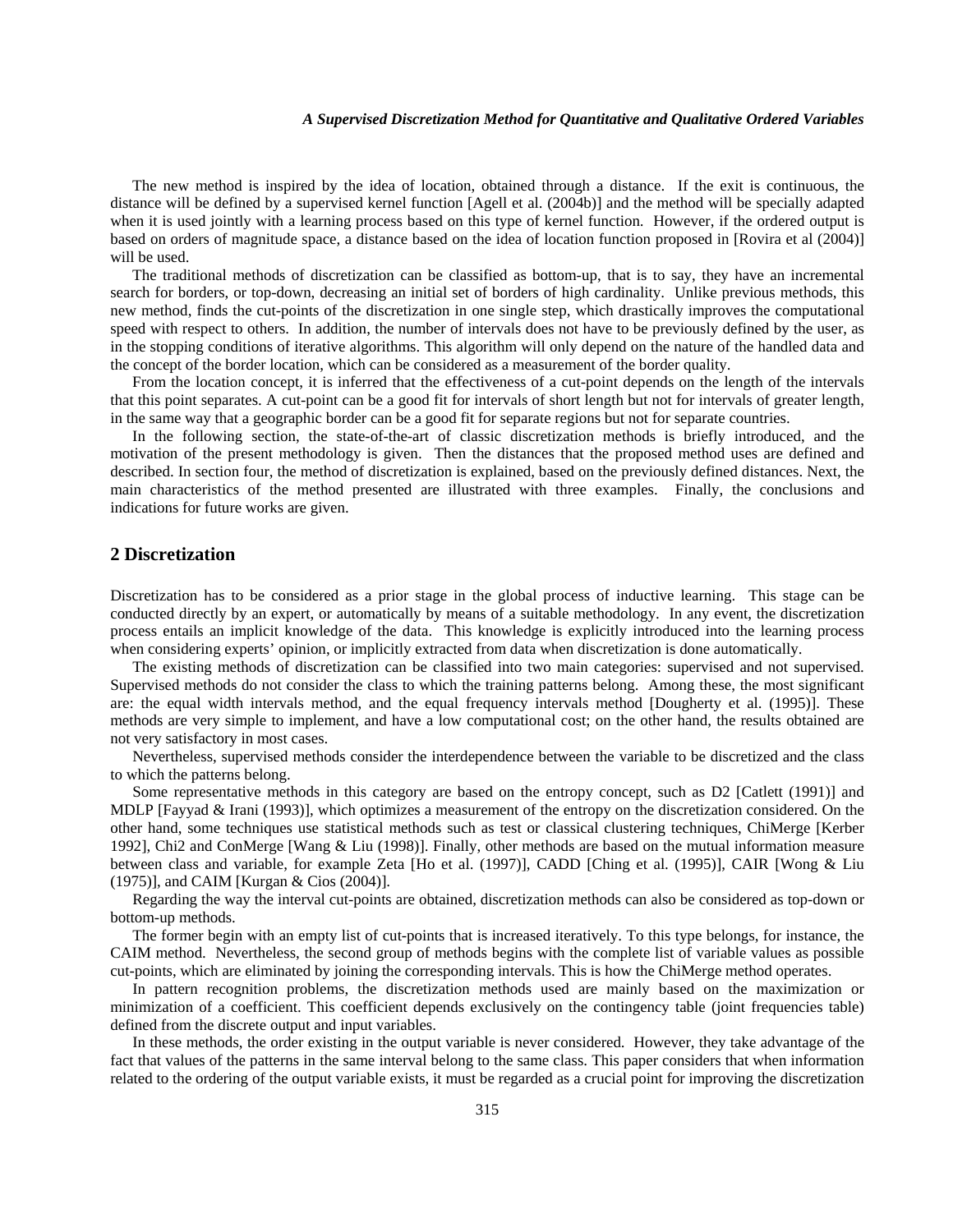process. In addition, the method introduced highlights the fact that distributions of two contiguous intervals must have significant differences, which allows classes from the same interval to be distributed with a greater deviation. For instance, the variable *age* as input variable and *income* as an output variable. What allows us to distinguish, for example, between the age intervals (14, 25] and (25, 37], is not that the former have a low income and the later a high income, but that most people in the first interval have a low income while those in the second interval have either low, average or high incomes, that is to say, the deviation of incomes in the first and the second intervals are very different.

### **3 Distance Construction**

#### **3.1 Intervalar Distances over Continuous Variables**

When considering real numbers, as in any Euclidean space, distances can be directly defined from the Euclidean product; but when considering a non-Euclidean space, as is the case of intervals, a different way of introducing distance functions must be found.

The natural way of introducing a concept similar to a distance between intervals is to consider the minimum between the two intervals. Nevertheless, this application is not a distance.

On the other hand, considering intervals as subsets of the real line the Hausdorff distance, defined as the maximum between the distances from any point of the interval to another interval (where the distance from a given point to an interval is defined as the minimum distance between this point and any one of the interval points) fulfils all the distance properties. In [González et al. (2004)] it is shown that this distance can be expressed as follows,

$$
d([a, b], [c, d]) = \Delta c + \Delta r \tag{1}
$$

where,

$$
\Delta c = \left| \frac{a+b}{2} - \frac{c+d}{2} \right| \tag{2}
$$

$$
\Delta r = \left| \frac{b - a}{2} - \frac{d - c}{2} \right| \tag{3}
$$

In [González et al. (2004)] another methodology is proposed to transfer a structure of Euclidean space to the intervals. Each point in the real line is associated to a point in  $R<sup>2</sup>$ . The composition between this map and the usual Euclidean product in  $R^2$  defines a kernel function in the set of intervals. This kernel allows the defining of a new distance. By associating to each interval the point  $\mathbf{x} = (c, r) \in R^2$ , where *c* is the centre and *r* the radio of the interval, the expression of this distance is,

$$
d(\mathbf{x}_1, \mathbf{x}_2) = \sqrt{(c_1 - c_2)^2 + (r_1 - r_2)^2}
$$
 (4)

Finally, in the set of intervals we can also consider distance associated to the intersection. In [Agell 1998] it is demonstrated that the intersection of intervals is a kernel function in the set of intervals, and the induced distance is defined as,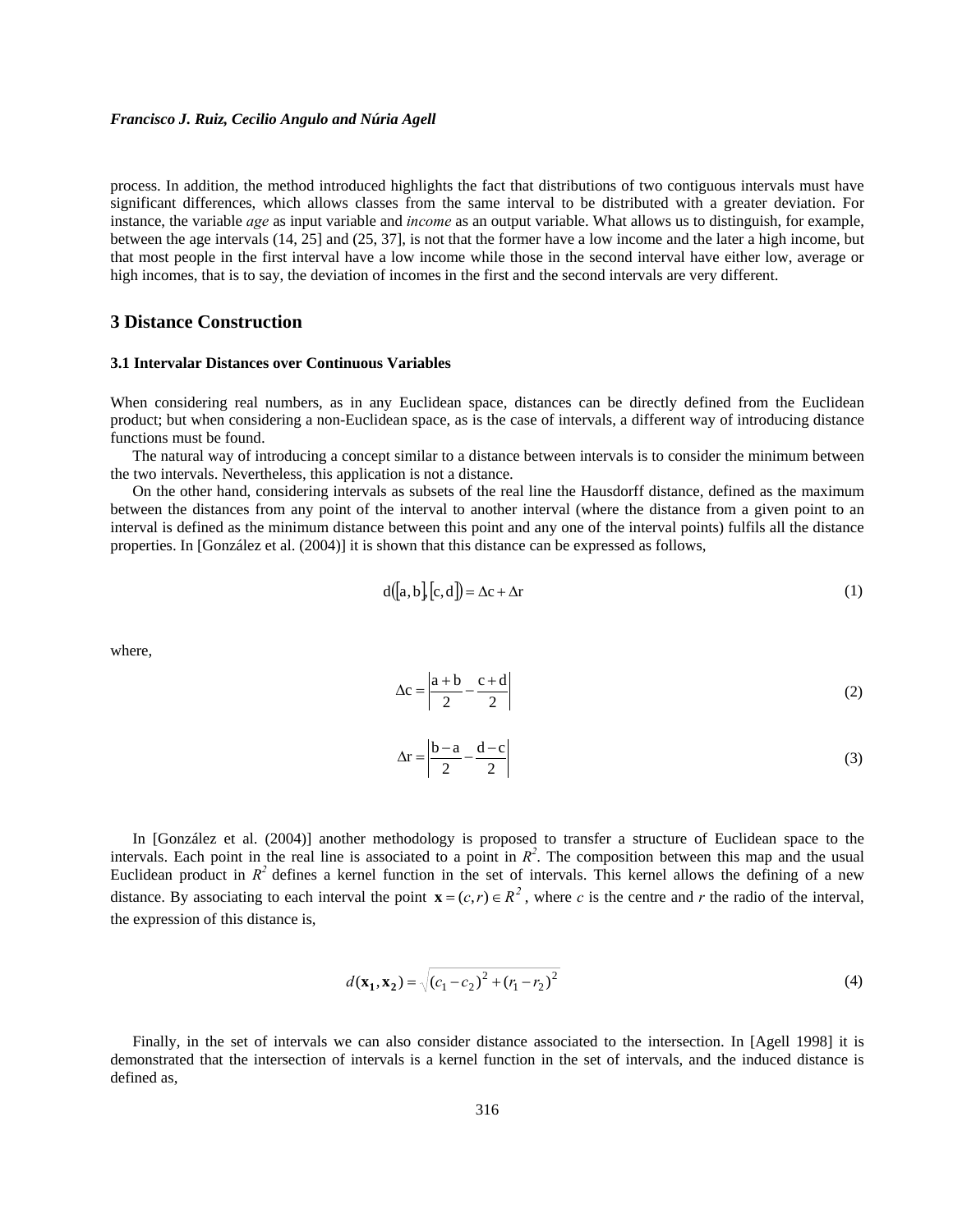$$
\sqrt{b-a+d-c-2\cdot l(\mathbf{x}_1 \cap \mathbf{x}_2)}\tag{5}
$$

where  $\mathbf{x}_1 \cap \mathbf{x}_2$  is the intersection between the intervals  $\mathbf{x}_1 = [a, b]$  and  $\mathbf{x}_2 = [c, d]$ , and  $l(\mathbf{x}_1 \cap \mathbf{x}_2)$  is the intersection length,

$$
l([a,b]\cap[c,d]) = \max(0,\min(b-c,d-a))
$$
\n(6)

#### **3.2 Distance in OM(n)**

The absolute orders of magnitude models [Travé (2003)] are defined via a finite set of ordered symbols or qualitative ordered labels. These models introduce a structure that unifies the sign algebra and the intervalar algebra throughout a continuum of qualitative structures. In this section, the orders of magnitude model is briefly introduced [Agell (1998)] and a methodology to define distances on the model is considered.

The absolute order of magnitude model with granularity n, OM(n), is defined via a symmetric partition of the real line in 2n+1 segments (Figure 1) where  $N_i = [-a_i, -a_{i-1}), 0 = \{0\}$  and  $P_i = (a_{i-1}, a_i]$ . In OM(n), the *basic elements* are denoted by a set of ordered labels from the  $S_l = \{N_n, N_{n-l}, ..., 0, P_1, ..., P_{n-l}, P_n\}.$ 

The *Quantity Space S*≡OM(n), is the set of labels like *[X,Y]* for all *X,Y* ∈*S<sub>1</sub>*, with *X*≤Y, i.e. *x*≤*y* for all *x*∈*X*, *y*∈*Y*. The interval *[X,Y]* can be considered as the union of all the basic labels between *X* and *Y*.

The binary relation  $\leq_P$ , to be more precise than,  $X, Y \in S$ , X is more precise than *Y* ( $X \leq_P Y$ ) if  $X \leq Y$ , is an order relation defined in S (directly obtained from the properties of the inclusion).

For all  $X \in S - \{0\}$  the *base* of *X* is considered as the set  $B_X = \{B \in S_I - \{0\} : B \leq_P X\}$  and, given a basic element  $U \in S_I$ , the *U-expansion* of *X* is  $X_U = min\{Y \in S : X \leq_P Y \wedge U \leq_P Y\}$ , i.e. the smaller interval with respect to the inclusion containing *X* and *U*.

To be able to define a distance in  $OM(n)$ , a strategy in two steps is considered:

- Firstly, a *location function* is considered to associate a k-dimensional real vector to each label in *S*.
- Then, a *metric* defined in  $R^k$  is considered.

The location function and the metric have to be chosen in such a way that they capture the significance of the labels in the qualitative space in relation to the scenario considered in each application.

For example, we can consider the location function defined in [Rovira et al (2004)]. Following this function, each element *X* in *S* is codified by means of a pair of integer numbers  $\mathbf{l}(X)=(l_1(X), l_2(X))$  as follows:

$$
l_1(X) = \#(B_{X_{N_n}}) + \#(B_X) \tag{7}
$$

$$
l_2(X) = \#(B_{X_{P_n}}) - \#(B_X)
$$
\n(8)

$$
\longrightarrow \begin{array}{ccccccccc}\n-a_{n-1}&-a_{n-2}&\cdots&-a_{1}&a_{1}&\cdots&a_{n-2}&a_{n-1}&\cdots&-a_{n-1}&\cdots&-a_{n-1}&\cdots&-a_{n-1}&\cdots&-a_{n-1}&\cdots&-a_{n-1}&\cdots&-a_{n-1}&\cdots&-a_{n-1}&\cdots&-a_{n-1}&\cdots&-a_{n-1}&\cdots&-a_{n-1}&\cdots&-a_{n-1}&\cdots&-a_{n-1}&\cdots&-a_{n-1}&\cdots&-a_{n-1}&\cdots&-a_{n-1}&\cdots&-a_{n-1}&\cdots&-a_{n-1}&\cdots&-a_{n-1}&\cdots&-a_{n-1}&\cdots&-a_{n-1}&\cdots&-a_{n-1}&\cdots&-a_{n-1}&\cdots&-a_{n-1}&\cdots&-a_{n-1}&\cdots&-a_{n-1}&\cdots&-a_{n-1}&\cdots&-a_{n-1}&\cdots&-a_{n-1}&\cdots&-a_{n-1}&\cdots&-a_{n-1}&\cdots&-a_{n-1}&\cdots&-a_{n-1}&\cdots&-a_{n-1}&\cdots&-a_{n-1}&\cdots&-a_{n-1}&\cdots&-a_{n-1}&\cdots&-a_{n-1}&\cdots&-a_{n-1}&\cdots&-a_{n-1}&\cdots&-a_{n-1}&\cdots&-a_{n-1}&\cdots&-a_{n-1}&\cdots&-a_{n-1}&\cdots&-a_{n-1}&\cdots&-a_{n-1}&\cdots&-a_{n-1}&\cdots&-a_{n-1}&\cdots&-a_{n-1}&\cdots&-a_{n-1}&\cdots&-a_{n-1}&\cdots&-a_{n-1}&\cdots&-a_{n-1}&\cdots&-a_{n-1}&\cdots&-a_{n-1}&\cdots&-a_{n-1}&\cdots&-a_{n-1}&\cdots&-a_{n-1}&\cdots&-a_{n-1}&\cdots&-a_{n-1}&\cdots&-a_{n-1}&\cdots&-a_{n-1}&\cdots&-a_{n-1}&\cdots&-a_{n-1}&\cdots&-a_{n-1}&\cdots
$$

**Fig. 1.** Symmetric partition of the real line in 2n+1 basic elements.

so  $l_1(X)$  is the number of basic elements in  $S_1$ –{0} that are between the base of *X* and  $N_n$ , and  $l_2(X)$  is the number of elements in  $S_I$ –{0} that are between the base of *X* and  $P_n$ . This codification by points of  $R^2$  takes into account not only the label's position but also its precision. The Euclidean distance between these points allows a distance in S to be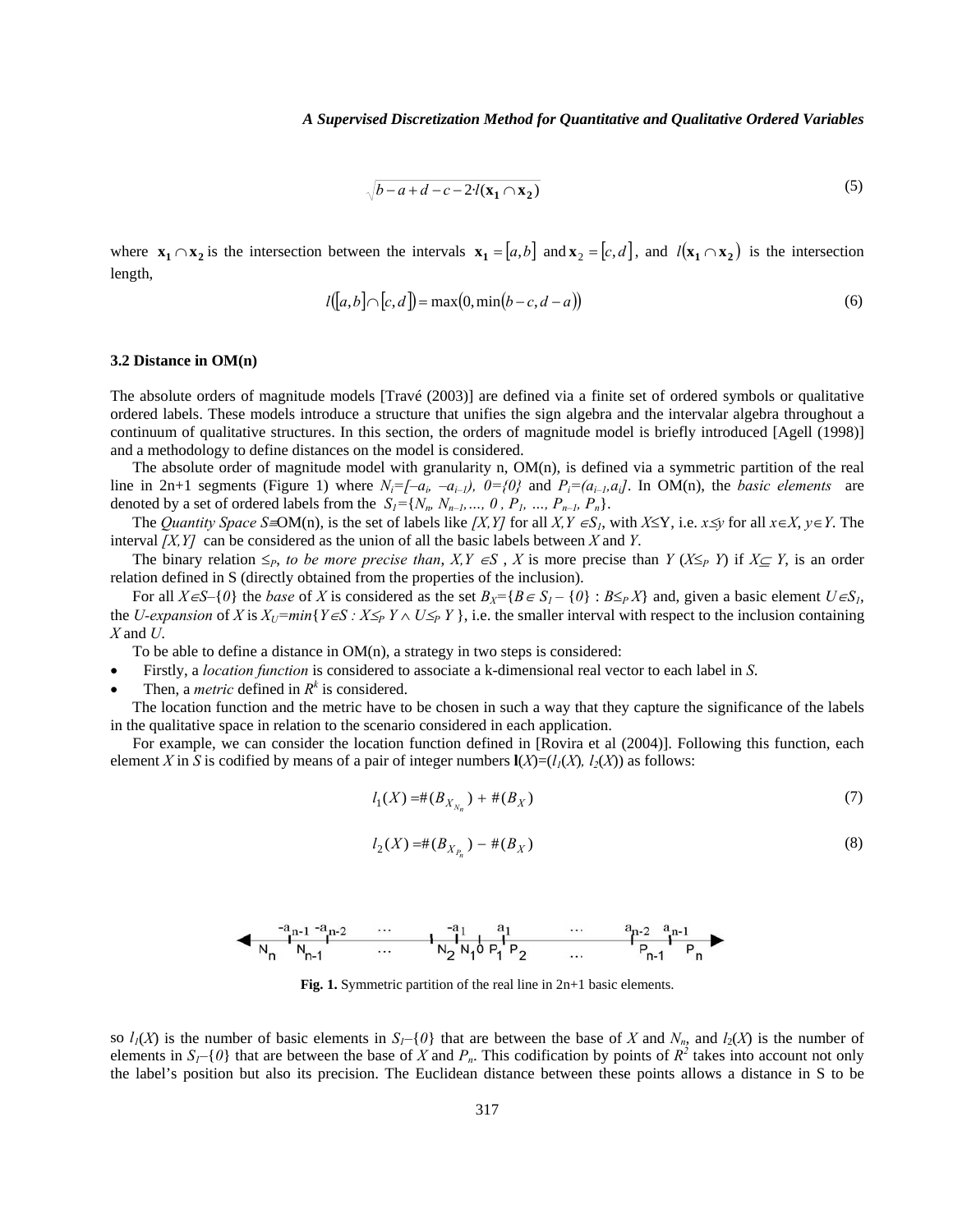defined as follows:

$$
d: \quad S \times S \to [0, +\infty) (X, Y) \to \delta
$$
 (9)

with  $\delta = \sqrt{(l_1(X) - l_1(Y))^2 + (l_2(X) - l_2(Y))^2}$ .

The function *d* inherits all the properties of the distance in  $R^2$ , measuring the similarity between two labels based on the distance between its codifications.

### **4 Supervised discretization algorithm**

Let us initially consider that there is a set of *L* sample patterns, each characterized by means of a set of attributes or input variables and an output variable, numerical or qualitative, but ordered. During the process of discretization, as usual, only uni-dimensional input variables will be considered jointly with the output variable. Let both *X* be one of the continuous input variables to be discretizated and *Y* the output set, whether continuous, discrete or qualitative. The training set can partially be represented by the set of values,

$$
\{(x_1, y_1), (x_2, y_2), \dots, (x_L, y_L)\} \subset X \times Y \tag{10}
$$

**Definition.** A discretization *D* with granularity *n* of the variable *X*, obtained from the above training set, is defined as a set of disjoint intervals,

$$
D = \{ [d_0, d_1], (d_1, d_2], \dots, (d_{n-l}, d_n] \}
$$
\n
$$
(11)
$$

 $d_0 = min\{x_1, ..., x_L\}, d_n = max\{x_1, ..., x_L\}$  and  $d_i \in \{x_1, ..., x_L\}$  with  $d_0 < d_1 < d_2 < ... < d_n$ 

As a general criterion to be applied, any point  $d_i \in \{x_1, \ldots, x_k\}$  will be an adequate frontier when it separates intervals on the variable *X* with different behaviour according to the specific learning problem being considered. Let us be more precise.

When  $d_i$  is being considered as a good candidate to be a frontier for the discretization, do not explicitly consider both adjacent intervals  $(d_{i-1}, d_i]$  and  $(d_i, d_{i+1}]$ , or else the fitness of each candidate will be analyzed independently from the others, by using two intervals defined with the same number of data, Δ. This parameter, indicating the number of values of the variable *X* on the left and right of *di* to be considered when comparing both intervals, attempts to capture the concept of *localisation* that has been previously announced. The Δ value is also associated with the desired intensity of discretization: a high value will provoke a reduced number of frontiers, and similarly a low Δ value will increase their number. In the following, let us suppose that the *L* patterns in the training set,  $\{(x_i, y_i), ..., (x_i, y_i)\}\)$  have been ordered such that  $x_i < x_{i+1} \ \forall i$ .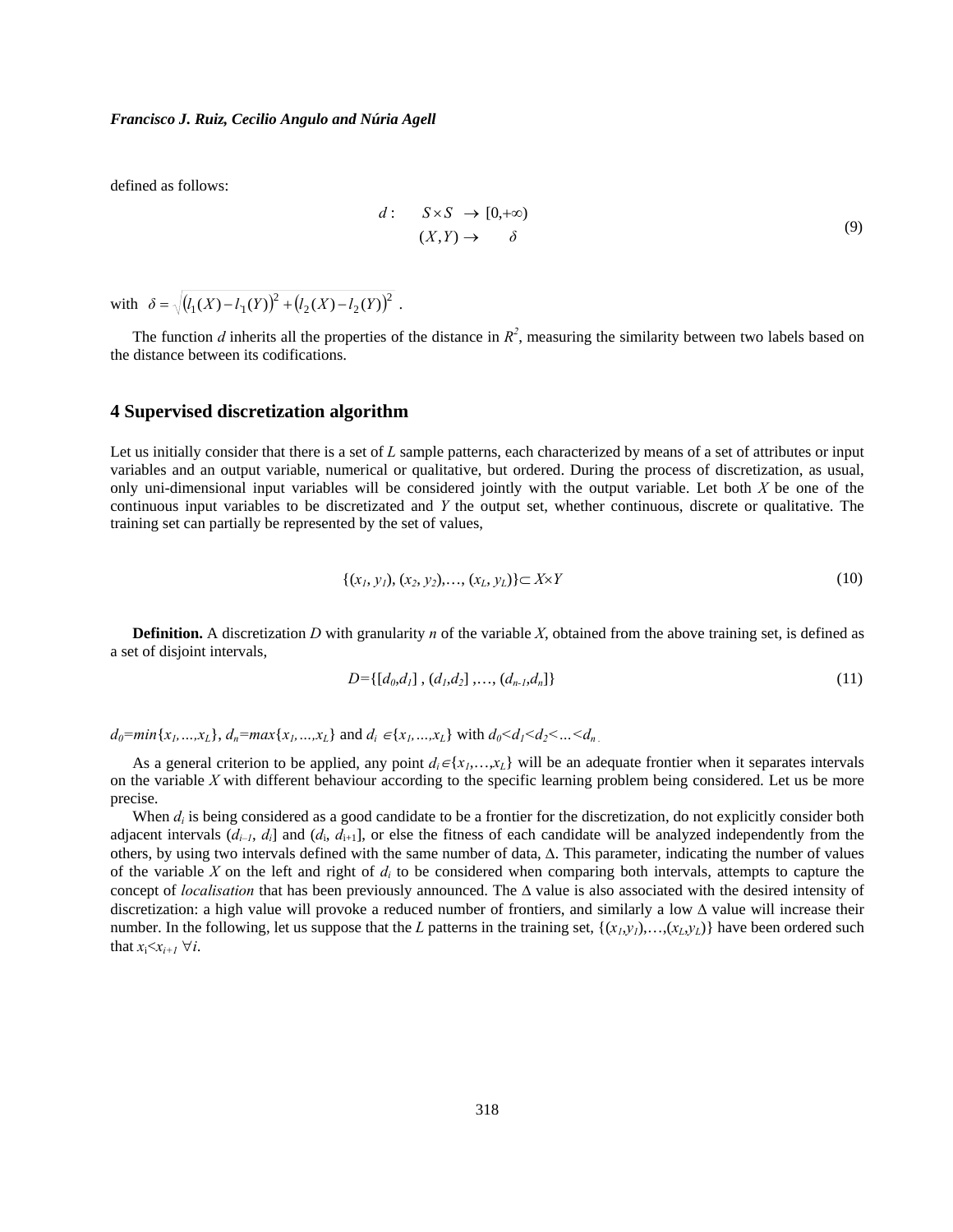

**Fig. 2.** Meaning of intervals  $D_{\Delta}^-(x_i)$  and  $D_{\Delta}^+(x_i)$  for  $\Delta=4$ .

For a fixed parameter  $\Delta$ , a pair of sets will be associated for each of the values  $x_i$ ,  $i \geq \Delta$  and  $i \leq L-\Delta$ ,

$$
D_{-}(x_i) = \{x_{i-\Delta+1}, \ldots, x_i\} \tag{12}
$$

$$
D_{+}(x_{i}) = \{x_{i+1}, ..., x_{i+\Delta}\}\tag{13}
$$

corresponding to the  $\Delta$  patterns with their value on the input variable closer to and both before and after  $x_i$ , respectively. A couple of sets will also be associated,

$$
D^{-}_{A}(x_{i}) = \{y_{i-A+1}, \ldots, y_{i}\}
$$
\n(14)

$$
D^+_{A}(x_i) = \{y_{i+1}, \ldots, y_{i+\Delta}\}\tag{15}
$$

corresponding to the outputs of the patterns in  $D_{-}(x_i)$  and  $D_{+}(x_i)$  respectively. Note that these sets are not defined for the first  $\Delta-1$  and the last  $\Delta$  patterns of the ordered series, so these patterns will never be selected as frontiers in the discretization.

Sets  $D_{-}(x_i)$  and  $D_{+}(x_i)$  must be represented by intervals. One possibility is to associate each of these sets to their complete range, as can be appreciated in Figure 2 for  $\Delta=4$ . Using the complete range as associated interval is a more direct way to establish the association; however this presents two problems. First, the entire range is very influenced by possible *outliers*. Secondly, and related to the former disadvantage, the complete range will generate very similar associated intervals, so comparison between them is more difficult. Therefore, it would be preferable to associate an interval for each distribution with shorter length than the range; for instance, an interval centred at the mean, like  $(\bar{y} - \sigma, \bar{y} + \sigma)$ , where  $\bar{y}$  is the mean of the distribution and  $\sigma$  its standard deviation; or more generally,  $(\bar{y} - k\sigma, \bar{y} + k\sigma)$ , with a new parameter to be adjusted. It is also possible to associate an interval centred at the median, like the interquartile range.

Similarly, when outputs are qualitative, it is possible to define  $S_P(D_-(x_i))$  (respectively,  $S_P(D_+(x_i))$ ) as the qualitative expression with higher precision for the outputs corresponding to, at least, a *P* % of the patterns with values in  $D(x_i)$ (resp.  $D_{+}(x_i)$ ), with  $P<100$  a positive parameter previously fixed, as discussed above. When different qualitative expressions with equal precision satisfy this condition, those with the larger number of patterns are chosen.

It is important to note that in this methodology, the set of the pair of patterns being separated as the candidate to be a frontier, *di*, is not represented by its input, the variables to be discretized, but by its output values. In this way, patterns are not represented by themselves, but by what they represent in the specific learning problem to be solved.

Maximization of the *interval distance* between  $D(x_i)$  and  $D_+(x_i)$ , for both continuous and ordinal discrete cases, or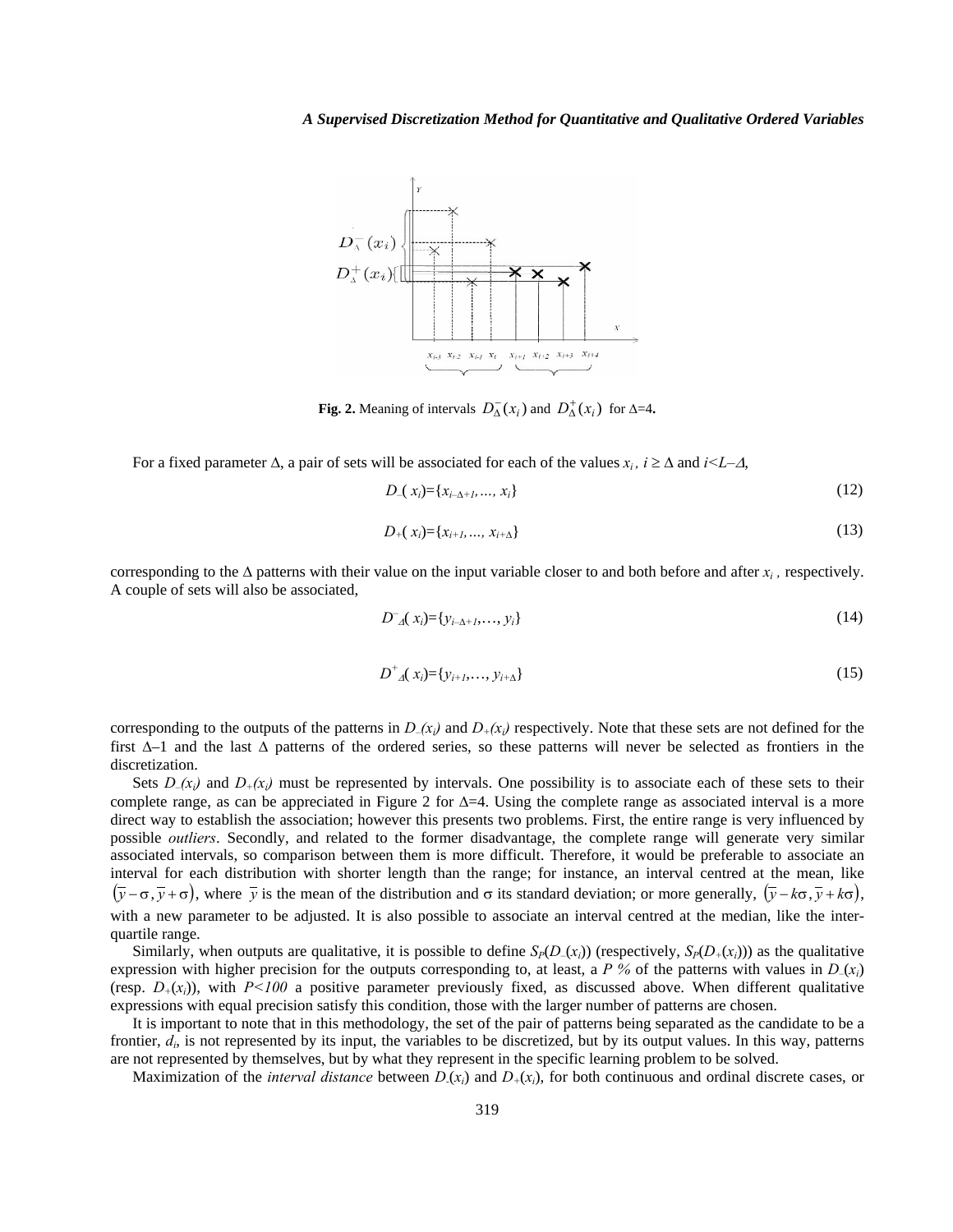the *qualitative distance* between  $S_P(D_1(x_i))$  and  $S_P(D_+(x_i))$ , for the qualitative case, will be the criterion that allows the selection of frontiers for the discretization. Hence, the criterion selects as frontier those values of  $x_i$  that are significant local maxima for the distance function.



**Fig. 3.** Data distribution along the different examples.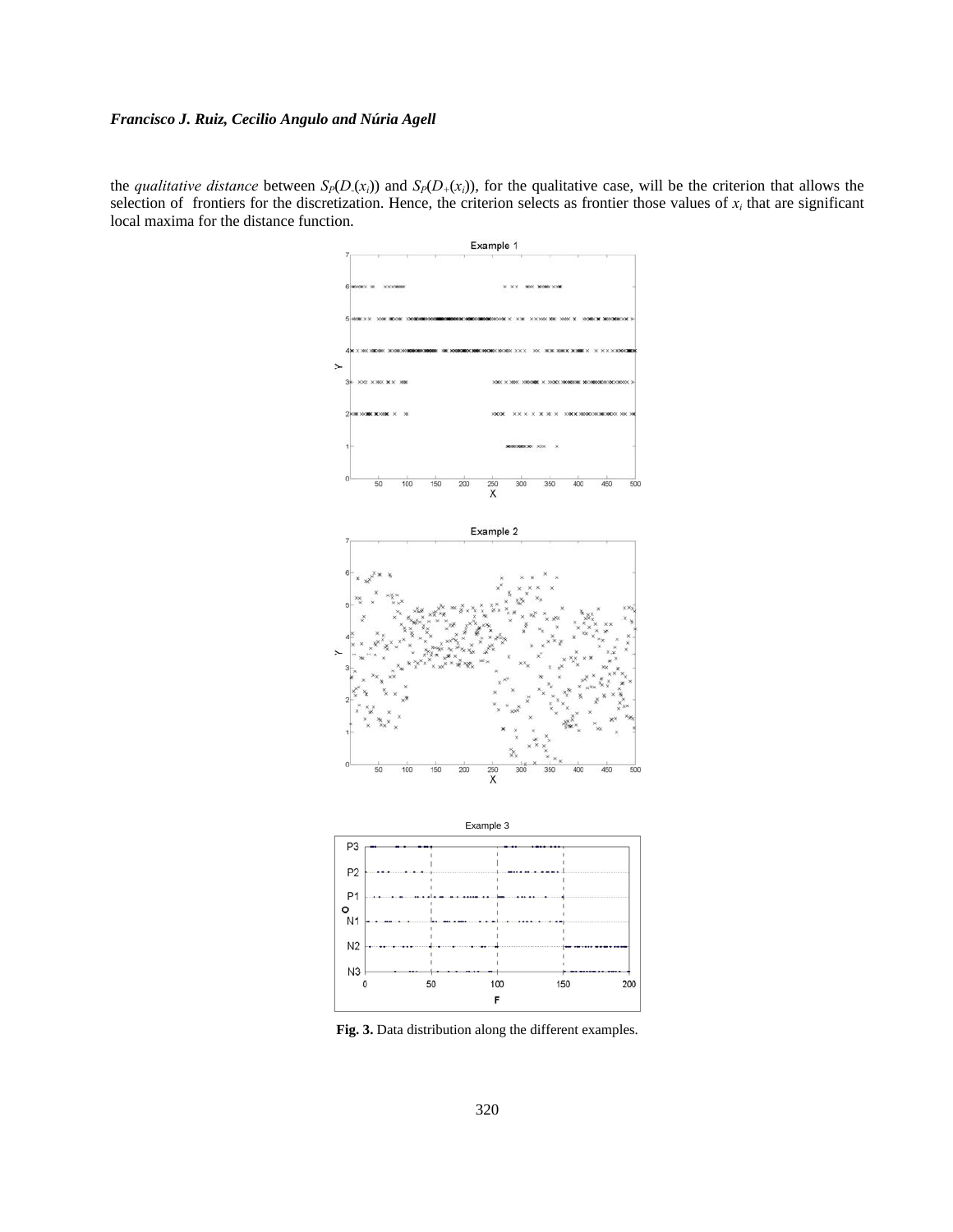# **5 Examples**

The proposed methodology will be illustrated in this Section through three artificially generated examples. They will allow the frontiers selection process and the global features of the entire method to be shown. For the first example, a set of data with discrete output will be generated, in such a way that results obtained can be compared with the state-of-theart discretization method CAIM. The second example will consider a continuous output variable, the kind of problem that standard discretization methods are not able to deal with. Thirdly, a set of patterns with ordered qualitative output in OM(3) will be considered.

### **5.1 Quantitative Examples**

The first example is based on a training set with 500 patterns characterized by one continuous input variable and one ordinal discrete output variable taking values on six classes labelled as {1,2,3,4,5,6}. Data is displayed such that, ordered by the input variable, the first 100 patterns are distributed into classes 2-6, patterns from 101 to 250 are distributed in classes 4-5, patterns through 251 to 370 in classes 1-6 and, finally, the last 80 are in classes from 2 to 5. This distribution is illustrated in Figure 3(a).

Ideal frontiers were artificially laid out on patterns 1, 100, 250, 370 and 500. The CAIM algorithm was initially applied with granularity level 4. The discretization obtained is shown in Table 1. It can be noted that the result obtained is not exactly as expected. The same Table also shows results based on the presented method for several values of the parameter Δ. The interval Euclidean distance has been employed. It can be observed that increasing the parameter value results in a decrease in the number of frontiers: for Δ=30 the expected frontiers are obtained.

| <b>Method</b> | <b>Time</b> | <b>Frontiers</b>                |
|---------------|-------------|---------------------------------|
| <b>CAIM</b>   | 52.1 s      | $\{1, 149, 270, 486, 500\}$     |
| $\Delta = 10$ | $0.03$ s    | $\{1,27,37,(n=11),,392,500\}$   |
| $\Delta = 20$ | $0.03$ s    | ${1,41,61,100,231,340,369,500}$ |
| $\Delta = 30$ | $0.03$ s    | $\{1,100,245,369,500\}$         |

|  |  |  |  | Table 1. Results for Example 1. |  |
|--|--|--|--|---------------------------------|--|
|--|--|--|--|---------------------------------|--|

|  |  |  | <b>Table 2.</b> Results for Example 2. |  |
|--|--|--|----------------------------------------|--|
|--|--|--|----------------------------------------|--|

| <b>Method</b>  | <b>Time</b> | <b>Frontiers</b>                |
|----------------|-------------|---------------------------------|
| $\Delta = 10$  | $0.03$ s    | $\{1,10,24, (n=26), 482, 500\}$ |
| $\Lambda = 20$ | $0.03$ s    | $\{1,22,100,(n=10),475,500\}$   |
| $\Lambda = 30$ | $0.03$ s    | ${1,31,100,252,372,467,500}$    |
| $\Delta = 40$  | $0.03$ s    | $\{1,100,251,372,500\}$         |

The same Table displays the time calculation for each of the two algorithms. The new method improves this feature in three orders of magnitude with respect to CAIM, so overcoming the need for evaluating several values of  $\Delta$  until the definitive selected result.

Figure 4 shows the distance function between adjacent intervals for  $\Delta$  equal to 10, 20 and 30, respectively. A low value in this parameter allows many frontiers to be considered and determined with high precision. Increasing the parameter value implies fewer frontiers with lower precision. Detection of local maxima is performed with a voting algorithm that extracts those points that are absolute maxima to local range with length Δ. The right-hand graphics in Figure 4 represent the result of this votation in Example 1.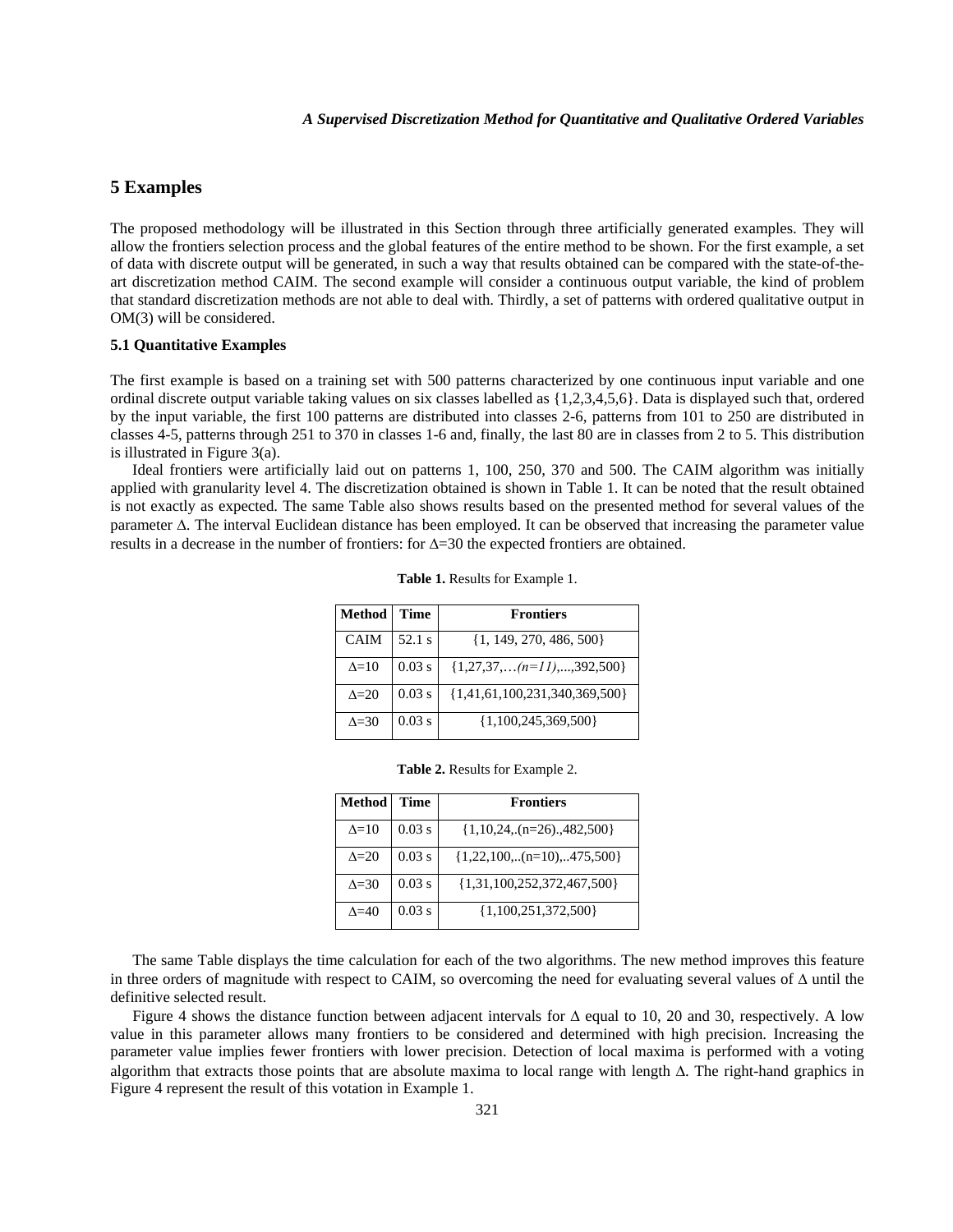For the second example, a 500-pattern set has also been generated, in this case with the continuous output variable having values between 0 and 6 (Figure 3(b)). The first 100 patterns are distributed on the interval [1,6], the next 150 patterns in [3,5],



**Fig. 4.** Distance between intervals image of adjacent sets (left) and locating local maxima (right) for Example 1.

from 251 to 370 in [0,6] and the remainder in [1,5]. Previously, data were ordered according to their input variable. The same methodology as in the first example is used. Results are presented in Table 2 for several values of parameter  $\Delta$ . A similar discussion is possible for this example: a low value of  $\Delta$  deserves a high number of frontiers. A fitted  $\Delta$  value selects the expected frontiers.

No comparison is possible in this example with the CAIM method because this method cannot deal with continuous output variables.

#### **5.2 Qualitative output example**

A set of 200 patterns is generated: patterns from 1 to 50 are associated to labels from  $N_3$  to  $P_3$ ; patterns from 51 to 100 are labelled between  $N_3$  and  $P_1$ ; from 101 to 150, outputs run between  $N_1$  and  $P_3$ , and the last 50 patterns take values from  $N_3$  to  $N_2$  (Figure 3(c)). The discretization method should be able to determine frontiers 50, 100 and 150.

Several values of the parameter *P*, related to the frequency of patterns associated with qualitative expressions, generate results shown in Figure 5 for the same value  $\Delta=15$ . Best results are obtained for the range from 70 to 100. However, a value of 100 signifies considering the less precise qualitative expression, hence taking into consideration outliers during the discretization process.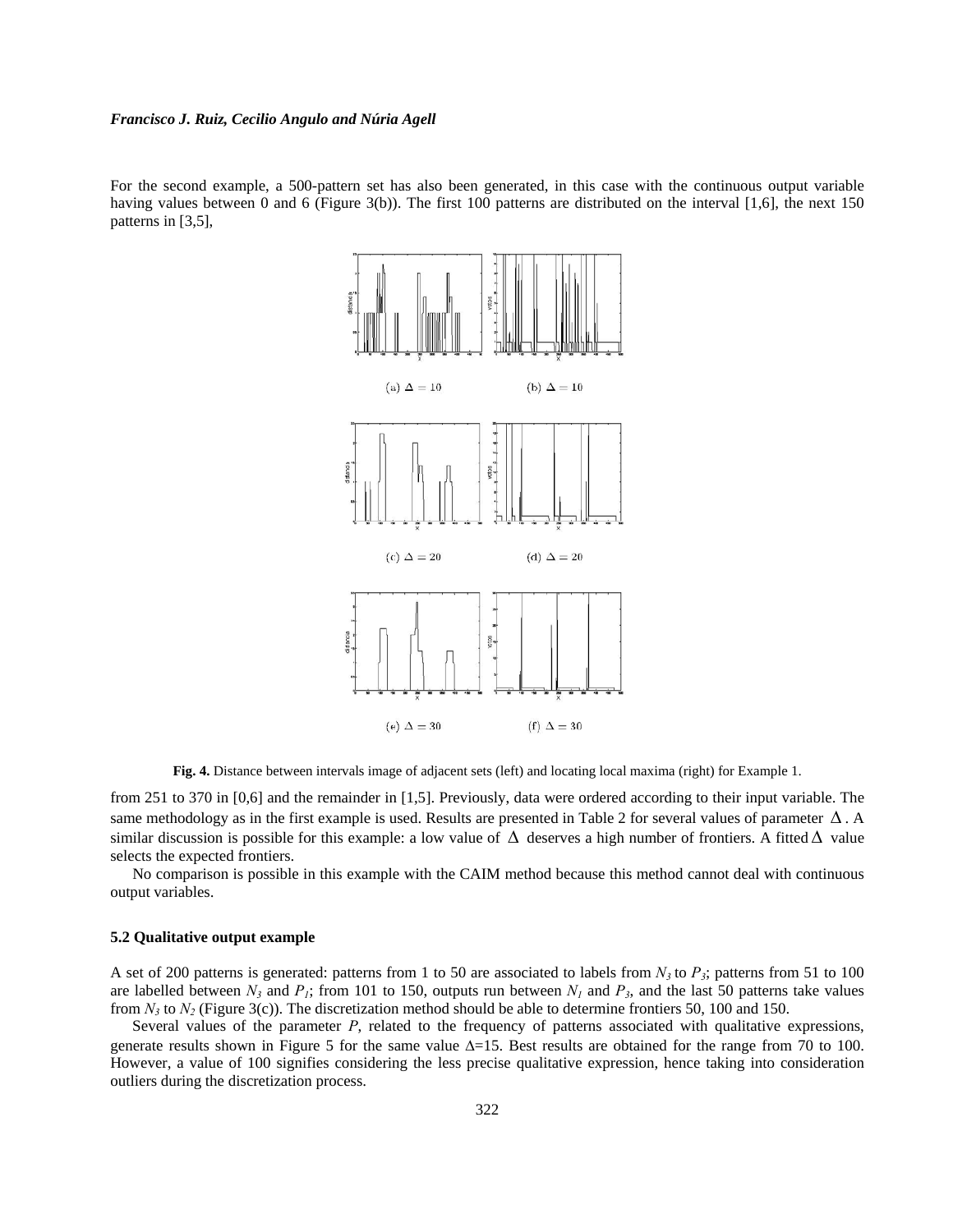

**Fig. 5.** Results varying the value of the parameter P.

# **6 Conclusions and future work**

This work offers a new methodology to deal with the problem of supervised discretization for continuous variables taking into consideration ordination in the output variable; in this way, it is possible to make a discretization of variables for regression problems, whether the output variable is continuous, discrete (ordinal regression) or qualitative. The main feature of the method is that it considers that it is not mandatory for data from the same discretizated interval to be associated to similar data for the output variable. It has been proved that more valuable information can be captured even when frontiers are separating intervals with different distributions in the output variable. The new method selects how to cluster information based on a measure of the interval distance or a qualitative distance; other alternatives could be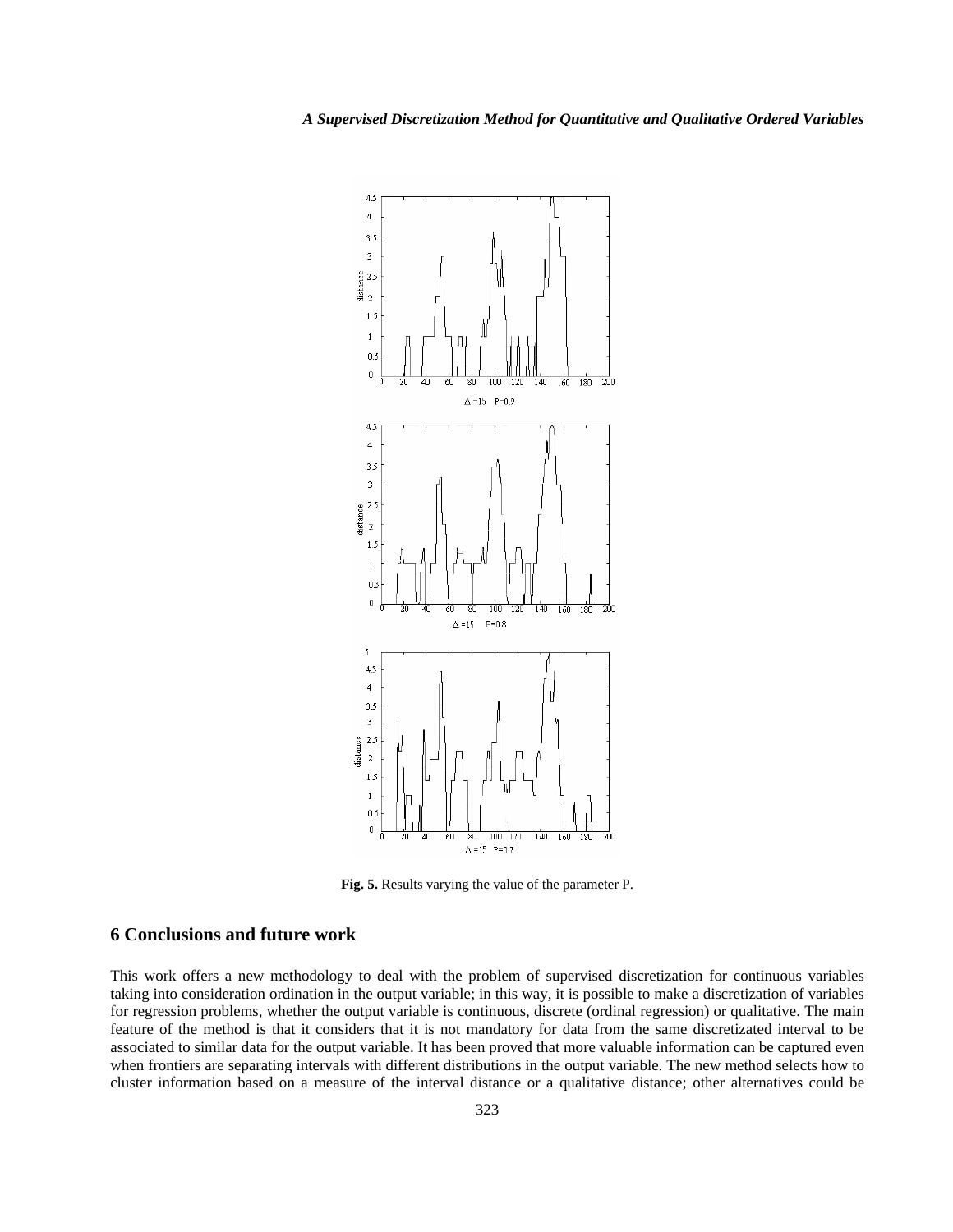considered. Artificial examples have allowed the efficiency of the algorithm to be analysed with respect to a Standard discretization algorithm.

Future work will be carried out on new distances to measure the difference between data distributions on adjacent intervals. It could also be noted that the new methodology is a starting point for dealing with the problem of discretization on several simultaneous variables on real data.

### **Acknowledgements**

This work has been partially supported by the coordinated project MERITO (analysis and development of innovative soft-computing techniques integrating expert knowledge: an application to the measure of financial credit risk), funded by the Spanish Ministry of Science and Technology (TIC2002-04371-C02).

### **References**

- 1. Núria Agell. *Estructures matemàtiques per al model qualitatiu d'ordres de magnitud absoluts*. Ph. D. Thesis. Universitat Politècnica de Catalunya, 1998.
- 2. Núria Agell, F.J. Ruiz, and Cecilio Angulo**.** A kernel intersection defined on intervals. In *Proc del Congrés Català d'Intel·ligència Artificial*, 2004.
- 3. Núria Agell, Xari Rovira, Francisco Ruiz, and Cecilio Angulo. Kernel machines for continuous and discrete variables: An application to credit risk measurement. In *Proc. of the Learning04*, Elche, Spain, 2004.
- 4. Catlett J. On changing continuous attributes into ordered discrete attributes. *Proc. Fifth European Working Session on Learning*. Berlin: SpringerVerlag, pp. 164-177, 1991.
- 5. J.Y. Ching, A.K.C. Wong, and K.C.C. Chan. Class-dependent discretization for inductive learning from continuous and mixed mode data. *IEEE Transactions on Pattern Analysis and Machine Intelligence*, 17(7):641–651, 1995.
- 6. James Dougherty, Ron Kohavi, and Mehran Sahami. Supervised and unsupervised discretization of continuous features. In *International Conference on Machine Learning*, pages 194–202, 1995.
- 7. U. M. Fayyad and K. B. Irani. Multi-interval discretization of continuous-valued attributes for classification learning. In *Proc. of the 13th IJCAI*, pages 1022–1027, Chambery, France, 1993.
- 8. Luis González, Francisco Velasco, Cecilio Angulo, J.A. Ortega, and F.J. Ruiz. Sobre núcleos, distancias y similitudes entre intervalos. *Revista Iberoamericana de Inteligencia Artificial*, 8(23):111–117, 2004.
- 9. Ho, K.M and Scott, P.D. Zeta: A global method for discretization of continuous variables. In *KDD97: 3rd International Conference of Knowledge Discovery and Data mining*. Newport Beach, CA, pp. 191-194, 1997.
- 10. Kerber, R. ChiMerge: Discretization of Numeric Attributes. *Proc. 10th National Conference on Artificial Intelligence*. MIT Press, pp. 123-128, 1992.
- 11. Kurgan, L.A and Cios, K.J CAIM Discretization Algorithm. *IEEE Transactions on Knowledge and Data Engineering*, vol. 16, no. 2. pp. 145-153, 2004.
- 12. H. Liu, F. Hussain, C. Lim Tam, and M. Dash**.** Discretization: An enabling technique. *Data Mining and Knowledge Discovery*, 6(4):393–423, 2002.
- 13. Rovira, X., Agell, N., Sánchez, M., Prats, F. and Parra, X. An Approach to Qualitative Radial Basis Function Networks over Orders of Magnitude. *Proceedings of 18th International Workshop on Qualitative Reasoning*. 2004.
- 14. Travé-Massuyès, L. and Dague, P. *Modèles et raisonnements qualitatifs*. Hermès, 2003.
- 15. Wang, K. and Liu, B. Concurrent discretization of multiple attributes. *Pacific-Rim International Conference* on AI. pp. 250-259, 1998.
- 16. Wong, A.K.C. and Liu, T.S.: Typicality, diversity and feature pattern of an ensemble, *IEEE Trans. Computers*, vol. 24, pp. 158-181, 1975.